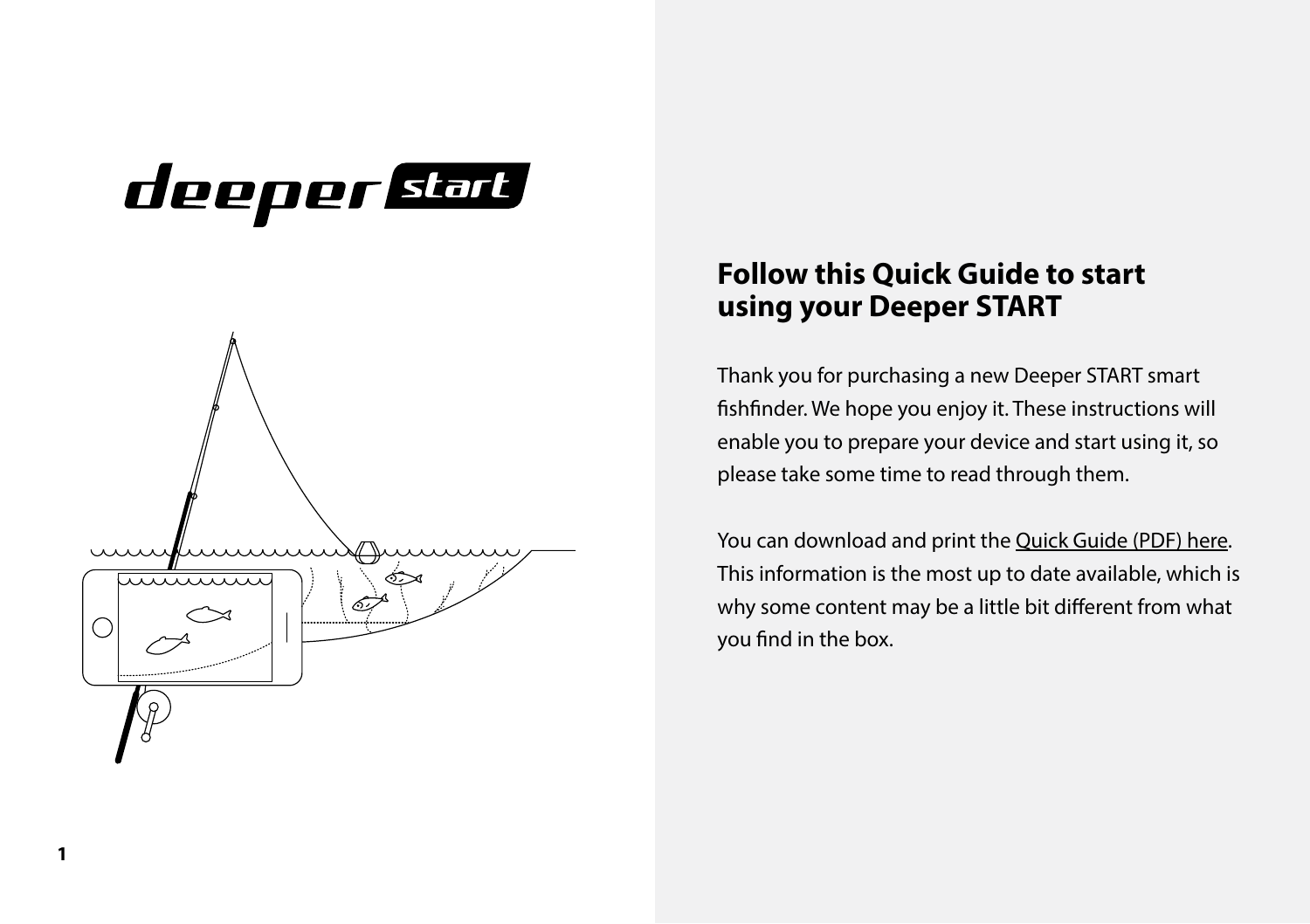







#### **In a standard Deeper START** package you'll find\*:

- 1 Deeper START fishfinder,
- 1 power cable for charging (adapter not included),
- $-1$  swivel clip for securely attaching your fishfinder to your line,
- A Quick Guide manual and a Safe Usage & Regulations document.

\*If you acquired a special, promotional or other non-standard product, the contents of the package may be different.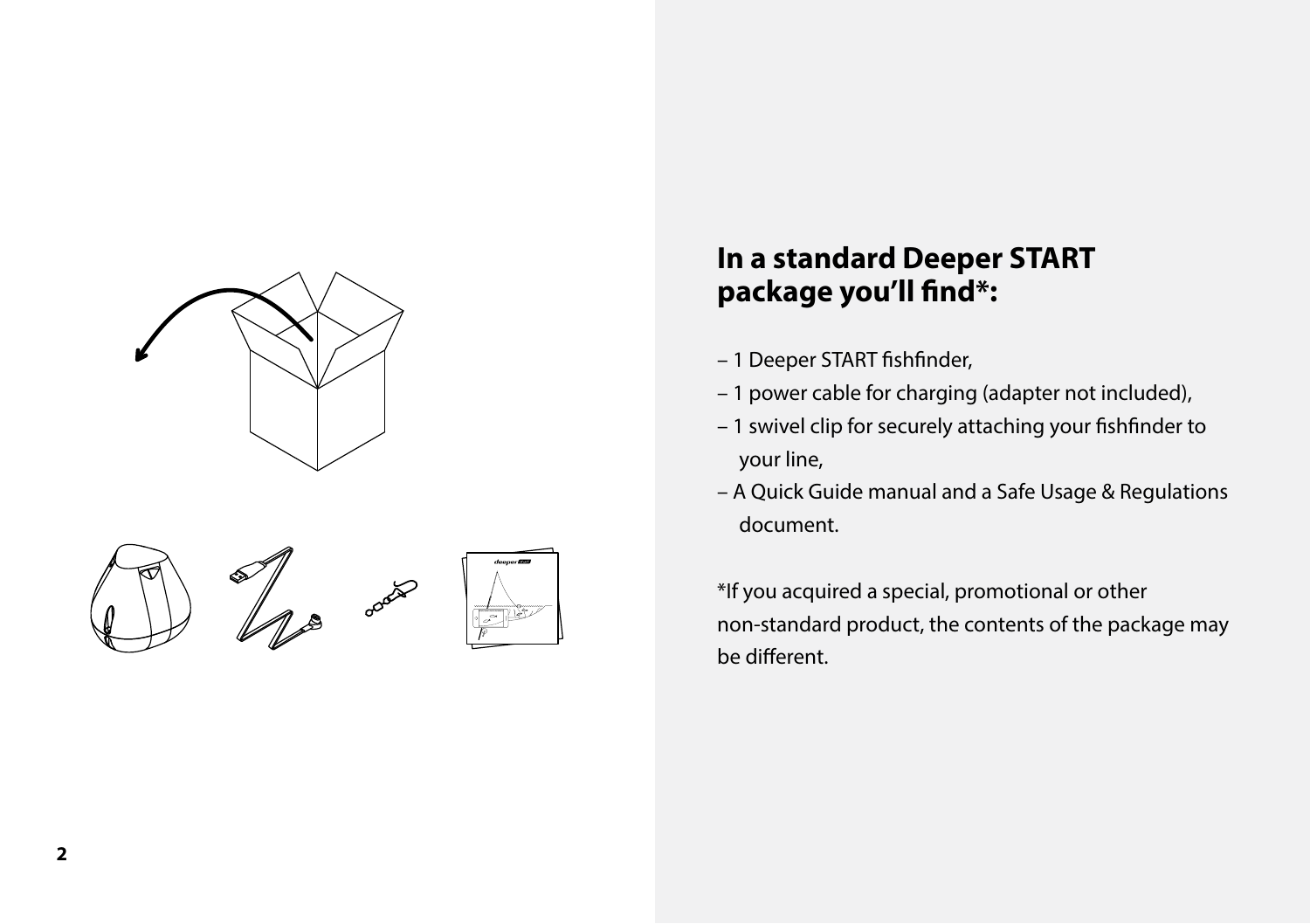

#### **Wake up your sonar**

Connect your Deeper Sonar to a USB power source using the cable included. For charging please use a standard smartphone or tablet charger, or connect the cable to your personal computer or the USB outlet of another device.

When you connect your Deeper START to a power source, it automatically turns on. An orange light will flash in intervals to show the device is charging. The speed and number of flashes indicates the status of the battery.

- $-$  One flash means the battery is low but charging,
- Two flashes means 25% charged,
- Three flashes means 50% charged,
- Four flashes means 75% charged,
- A constant light means the battery is fully charged.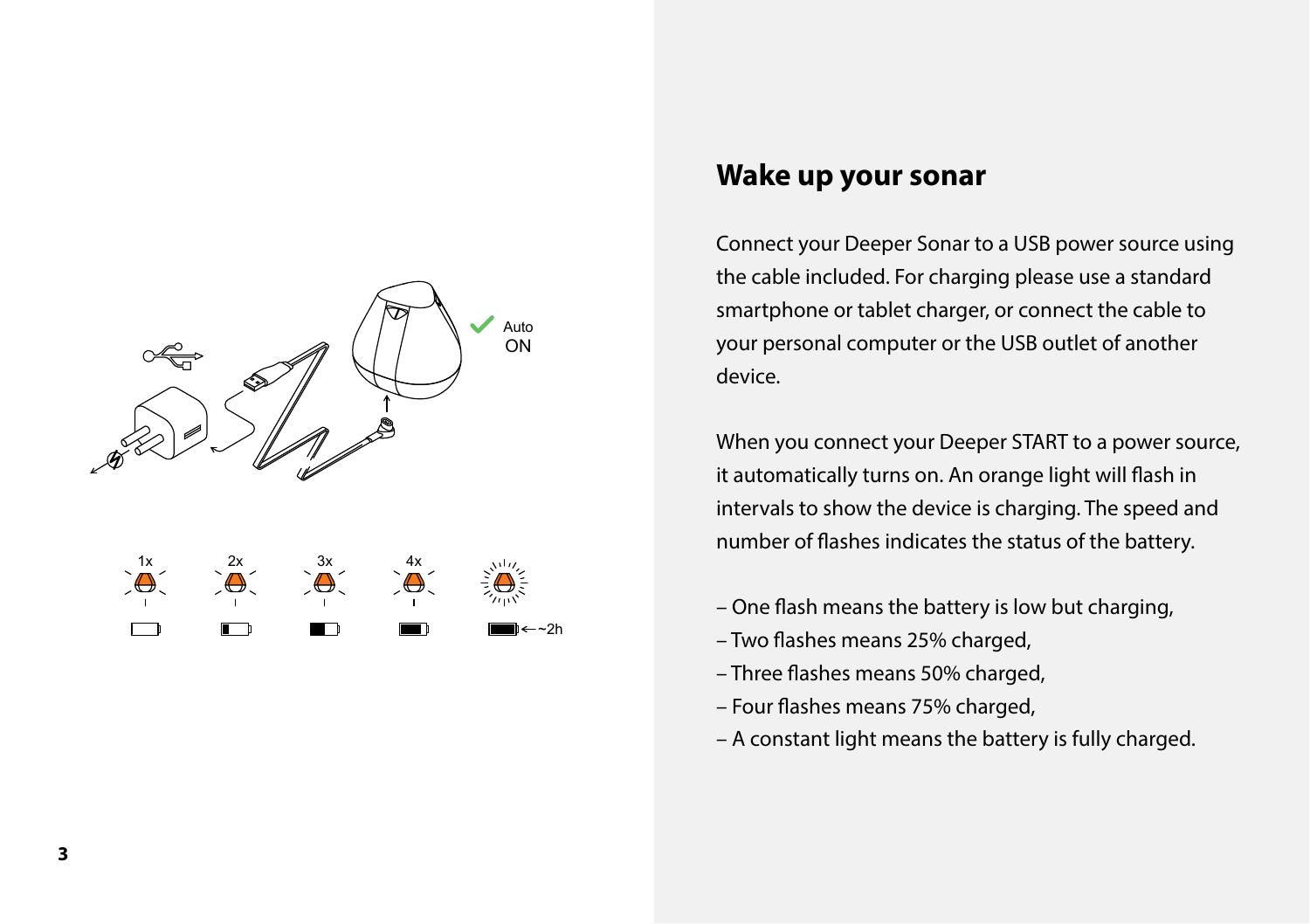



If the light blinks rapidly without stopping there is a problem with charging.

In this case, please follow these 2 steps.

1. Check the temperature. If it is 0°C / 32°F or lower, please try charging your Deeper START in room temperature conditions.

2. If you still see a rapidly blinking light, please contact [Support.](https://deepersonar.com/en/support/)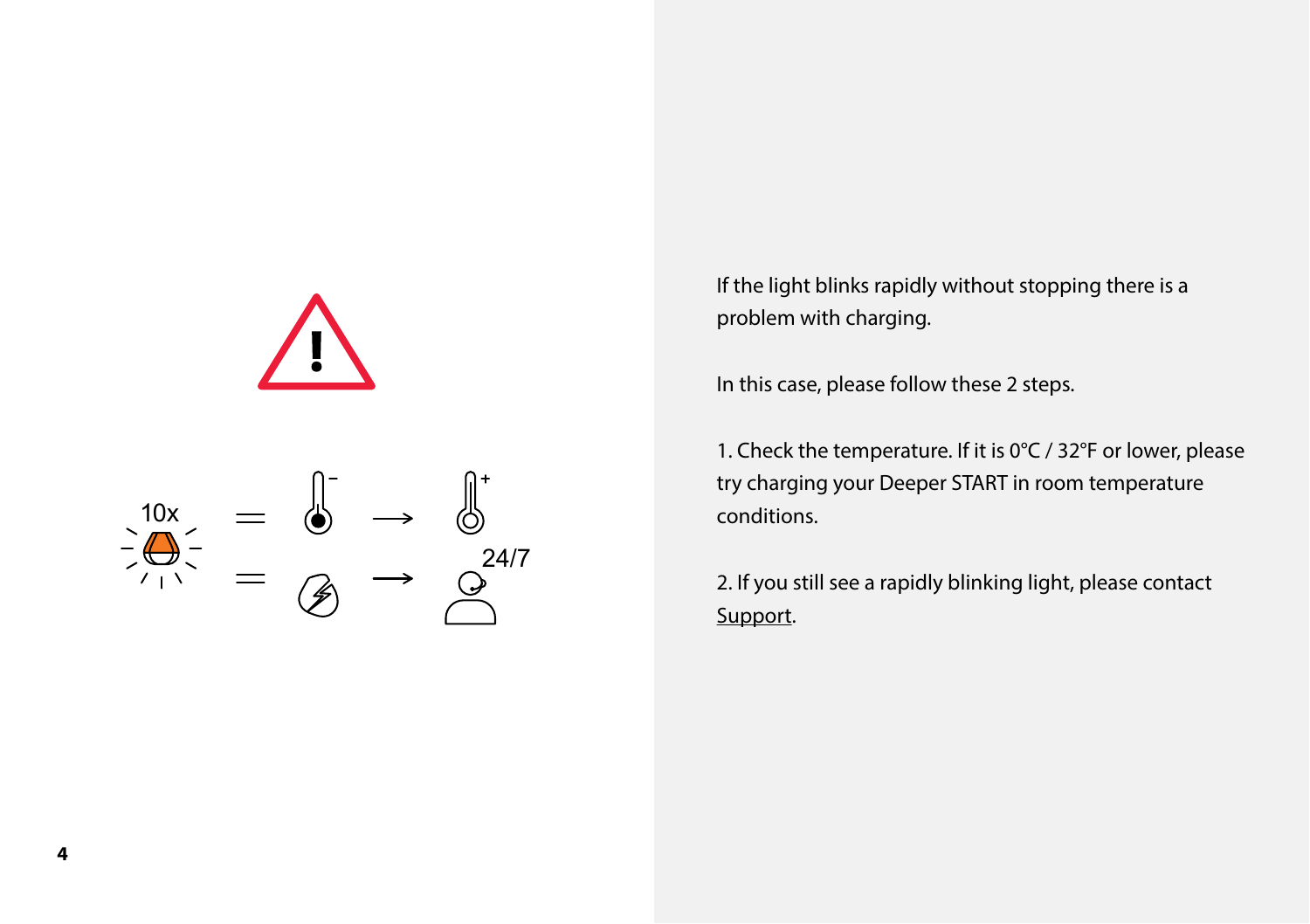

#### **Download the Deeper mobile application**

The Deeper App is essential. You need it for controlling your fishfinder and displaying all the scanned data it sends. Even if you don't have a Deeper fishfinder, you can still use it to plan the perfect fishing trip – it has solunar-forecasting, downloadable maps you can use offline and much more. [Read more >](https://deepersonar.com/en/deeper-sonar-app/)

- Download the app fro[m App Store o](https://itunes.apple.com/us/app/deeper-smart-fishfinder/id680517501)r [Google Play](https://play.google.com/store/apps/details?id=com.fridaylab.deeper)
- Launch the app and register
- Watch the demo presentation (Deeper App > Settings > Run simulation)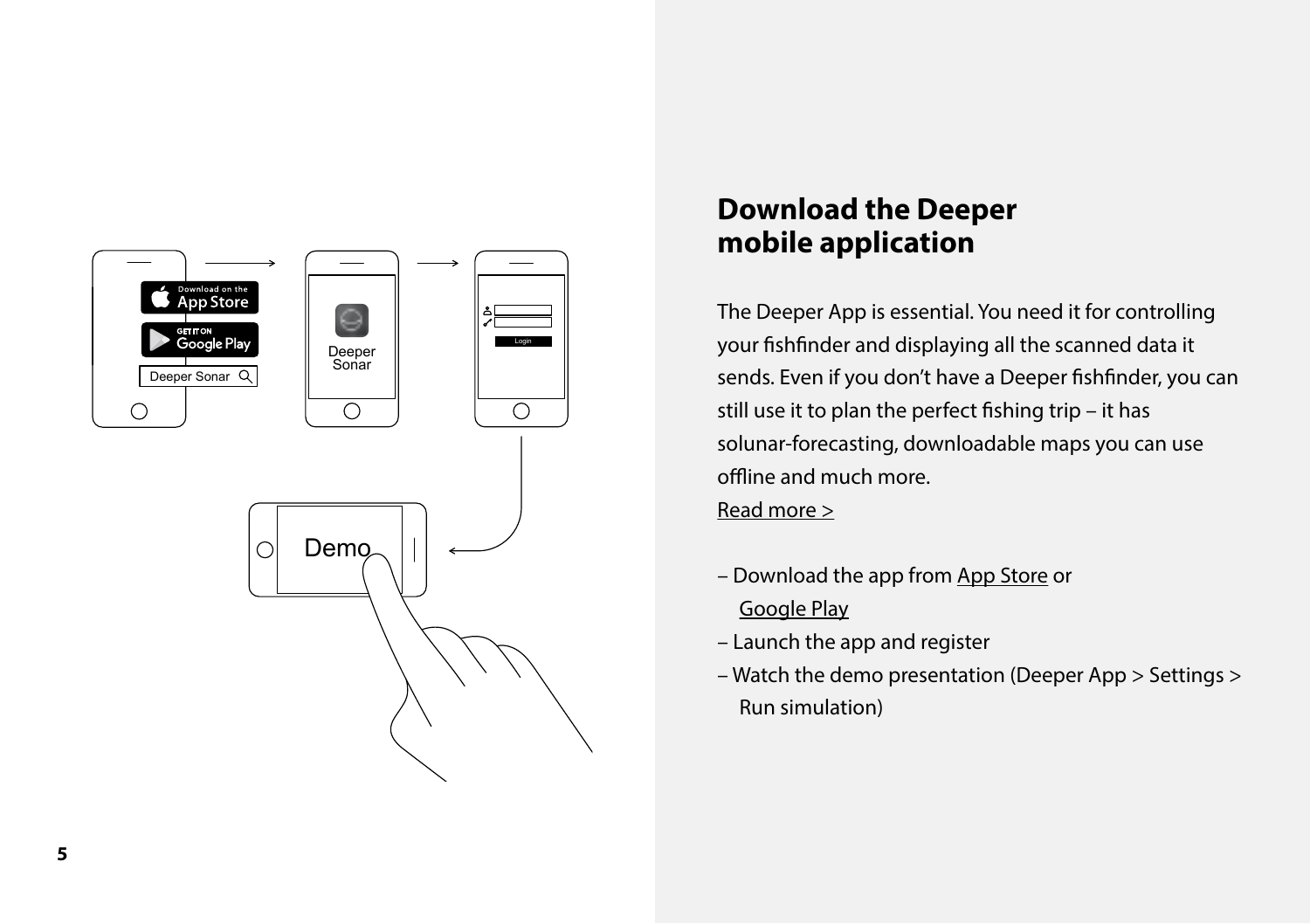

#### **So smart it switches on automatically**

There's no power button on your Deeper START: it turns on automatically when it is in water or connected to a power source.

When it's out of water or not being charged, it switches off to save battery life.

**Never put your Deeper in water when it is connected with the charger cable! This could damage the device and any damage will not be covered by the warranty.** 

[For Safe Usage & Regulations click here](https://deepersonar.com/en/product-manuals/)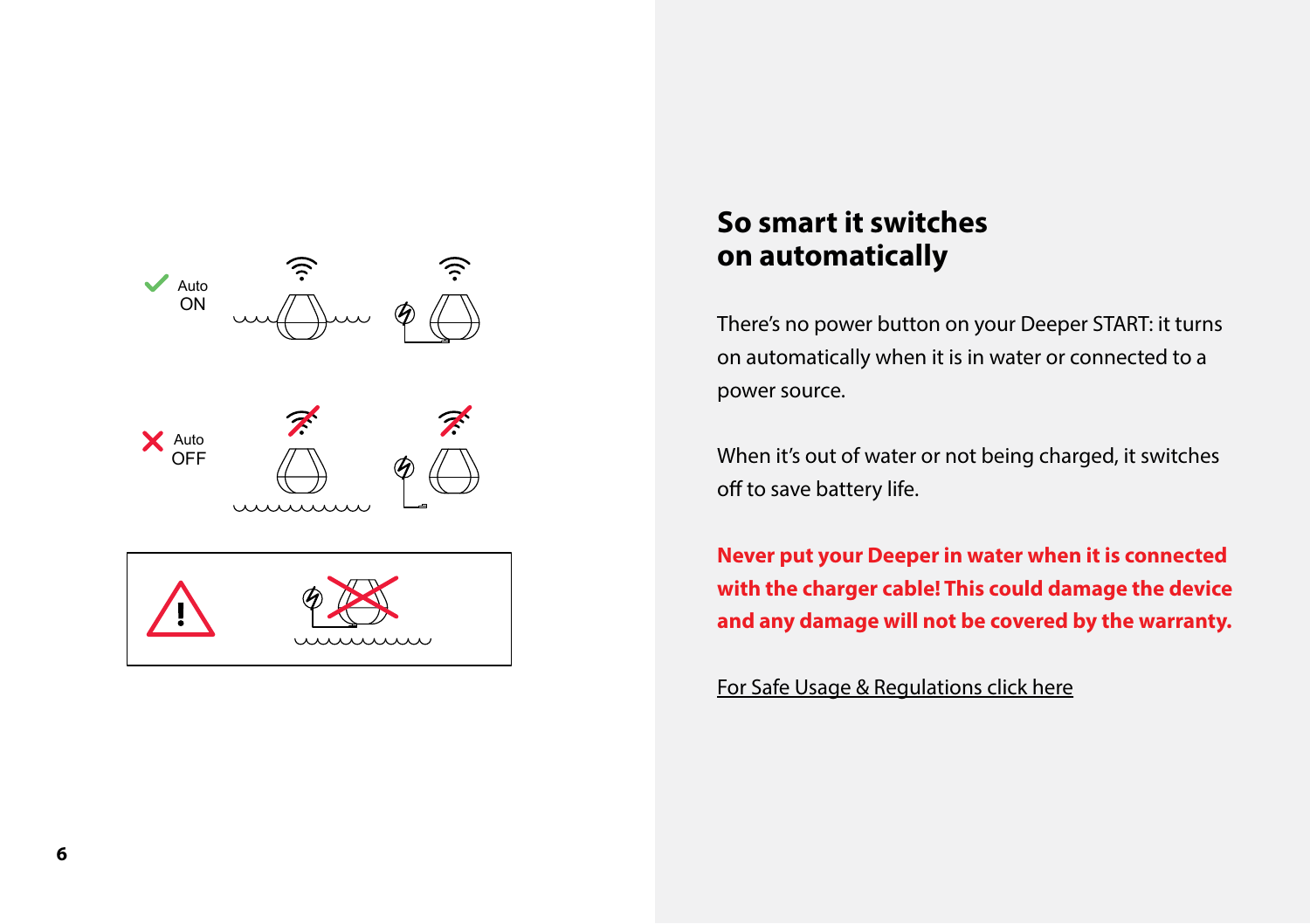

#### **Pair your Deeper START with an Android mobile device**

If you use an Android smartphone or tablet, follow these steps:

- Be sure that your fishfinder is switched on (either connected to a power source or in the water);
- Open **Settings** in your mobile device and turn on **Wi-Fi Connection**;
- Find your Deeper START in the list of available Wi-Fi networks and click it.

Your Deeper START is now connected with your mobile device – you might see **Internet may not be available** displayed, or something similar. Don't worry, this is normal. It simply means that your mobile device's Wi-Fi connection is now being used for your Deeper START and not the internet.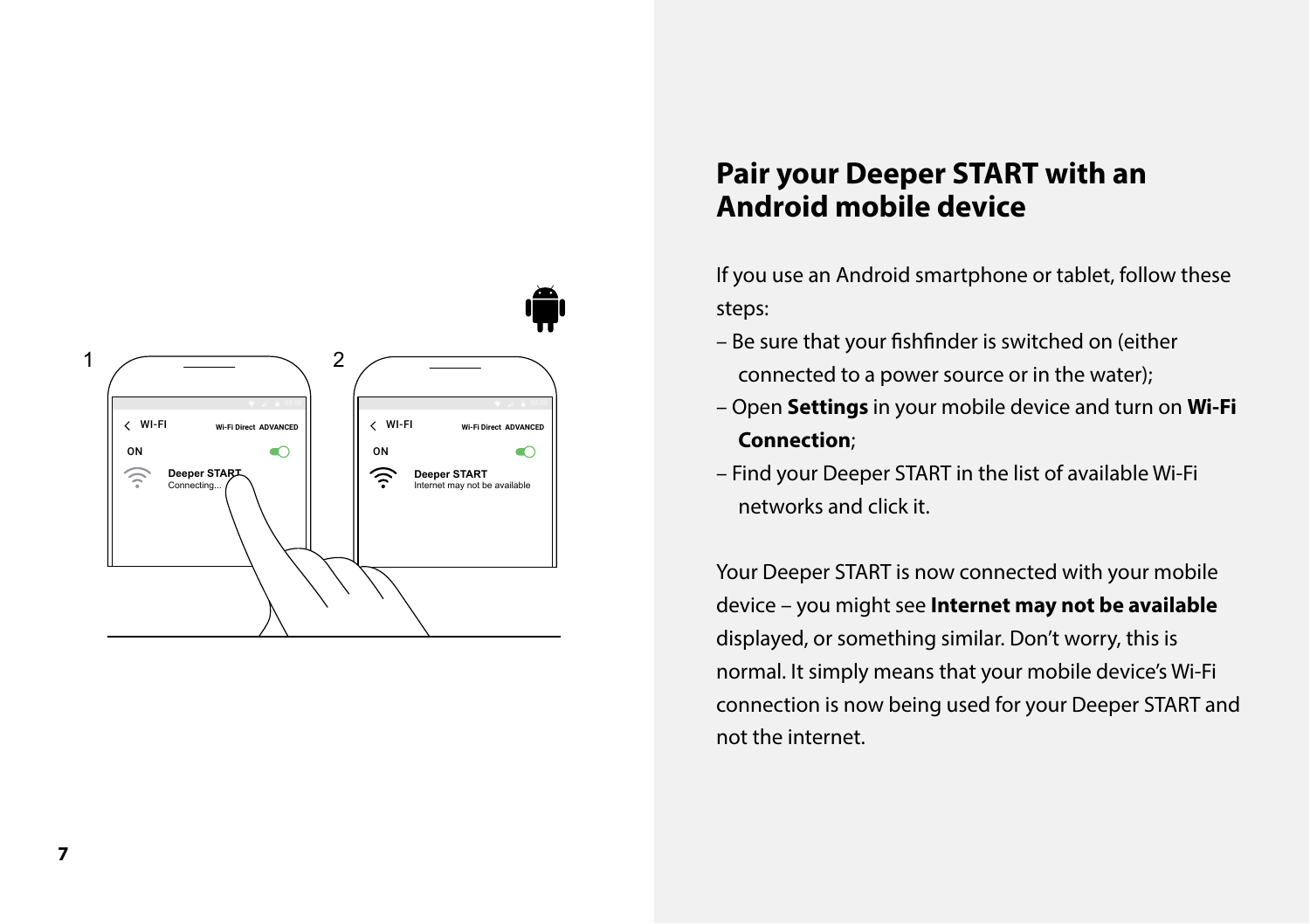

 $\widehat{\mathbf{z}}$  (i)

Wi-Fi

Deeper START No Internet Connection **!**

 $\blacksquare$ 

#### **Pair your Deeper START with an iPhone or iPad**

If you use an iPhone or iPad, follow these steps:

- Be sure that your fishfinder is switched on (either connected to a power source or in the water);
- Open **Settings** in your mobile device, then open **Mobile Data** and make sure that the **Wi-Fi Assist** function is turned off. This is important because when this function is active, the connection with your Deeper START may be unstable.
- Then open **Settings** in your mobile device, then **Wi-Fi** and turn it on.
- Find your Deeper START in the list of available Wi-Fi networks and click it.

Your Deeper START is now connected with your iPhone or iPad - you might see **No Internet Connection** written. Don't worry, this is normal. It simply means that your mobile device's Wi-Fi connection is now being used for your Deeper START and not the internet.

Wi-Fi

Deeper START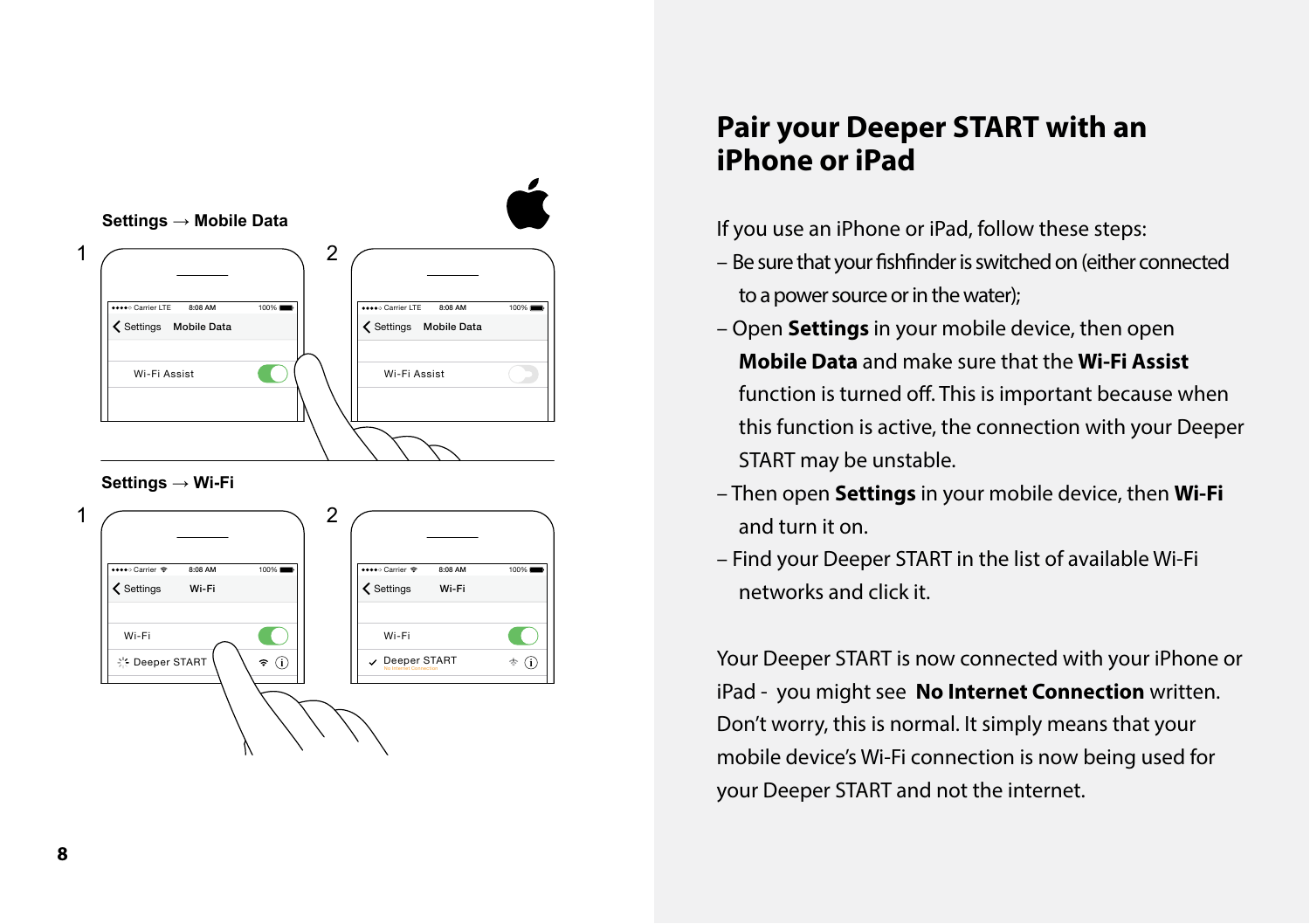





#### **You can try your fishfinder at home, but you probably won't see fish accurately.**

If you put your Deeper START in a fish tank, cup, bucket, bathtub, or similar container at home you will be able to turn the device on and pair it with your mobile device. But most likely the device won't be able to scan properly – you will probably just see an empty screen and the status message: Too shallow or too deep.

Don't worry, this is normal. Your Deeper START is a sensitive sonar device that is designed for scanning in wide open waters like rivers, lakes, and the sea. In small, shallow and enclosed waters the sonar tries to scan, but receives too many sonar returns from the bottom and walls of your tank and cannot make an accurate reading. Just try it at a real fishing spot and you'll get a real result! Read more abo[ut How Sonars Work](https://deepersonar.com/en/reading-your-deeper-sonar/)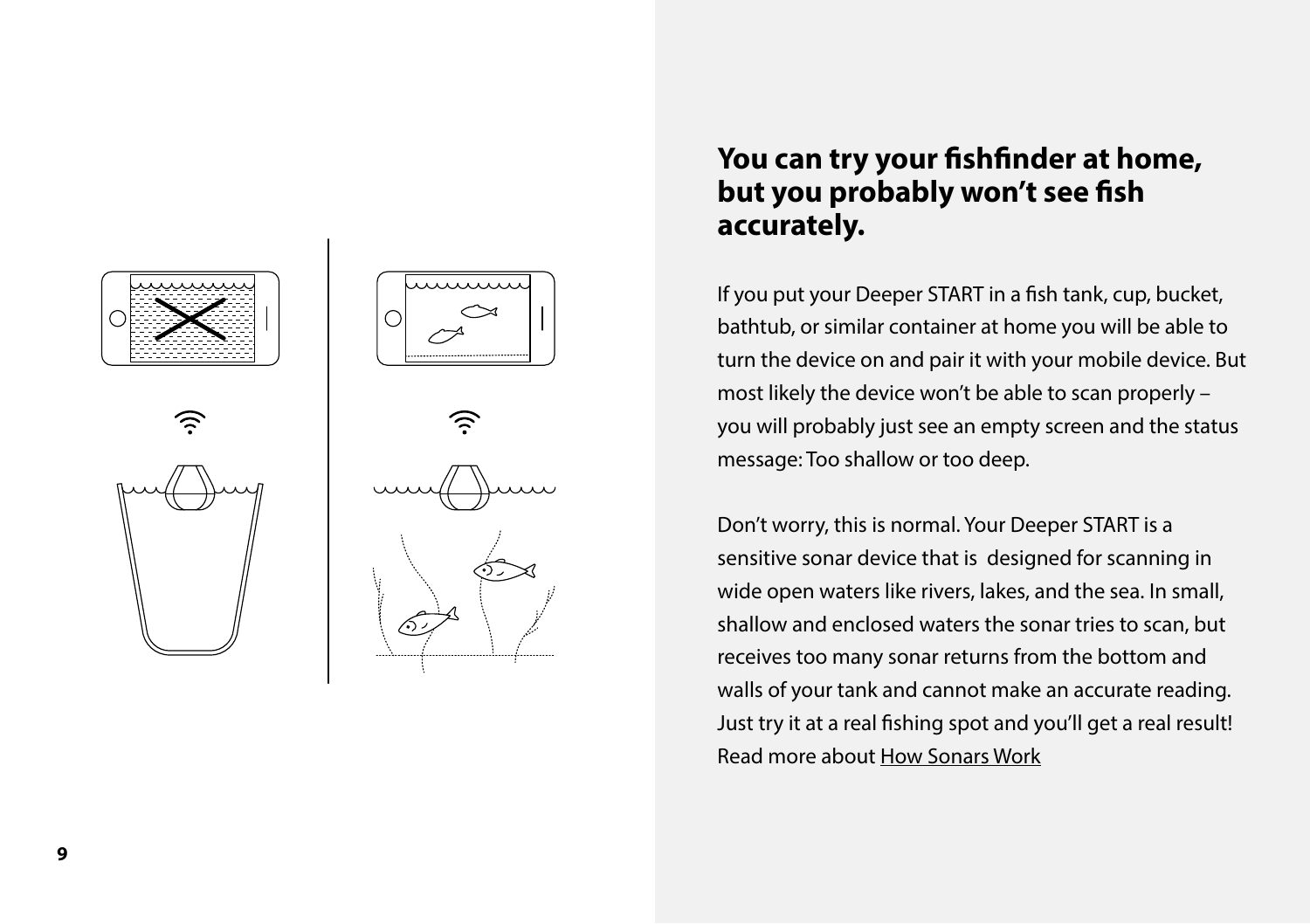

#### **It is time to go fishing**

When you see a constant light on your Deeper START (while it's connected to a power source), it means your fishfinder is fully charged and ready to go. If you have successfully paired it with your smartphone or tablet, then you are ready to hit the water.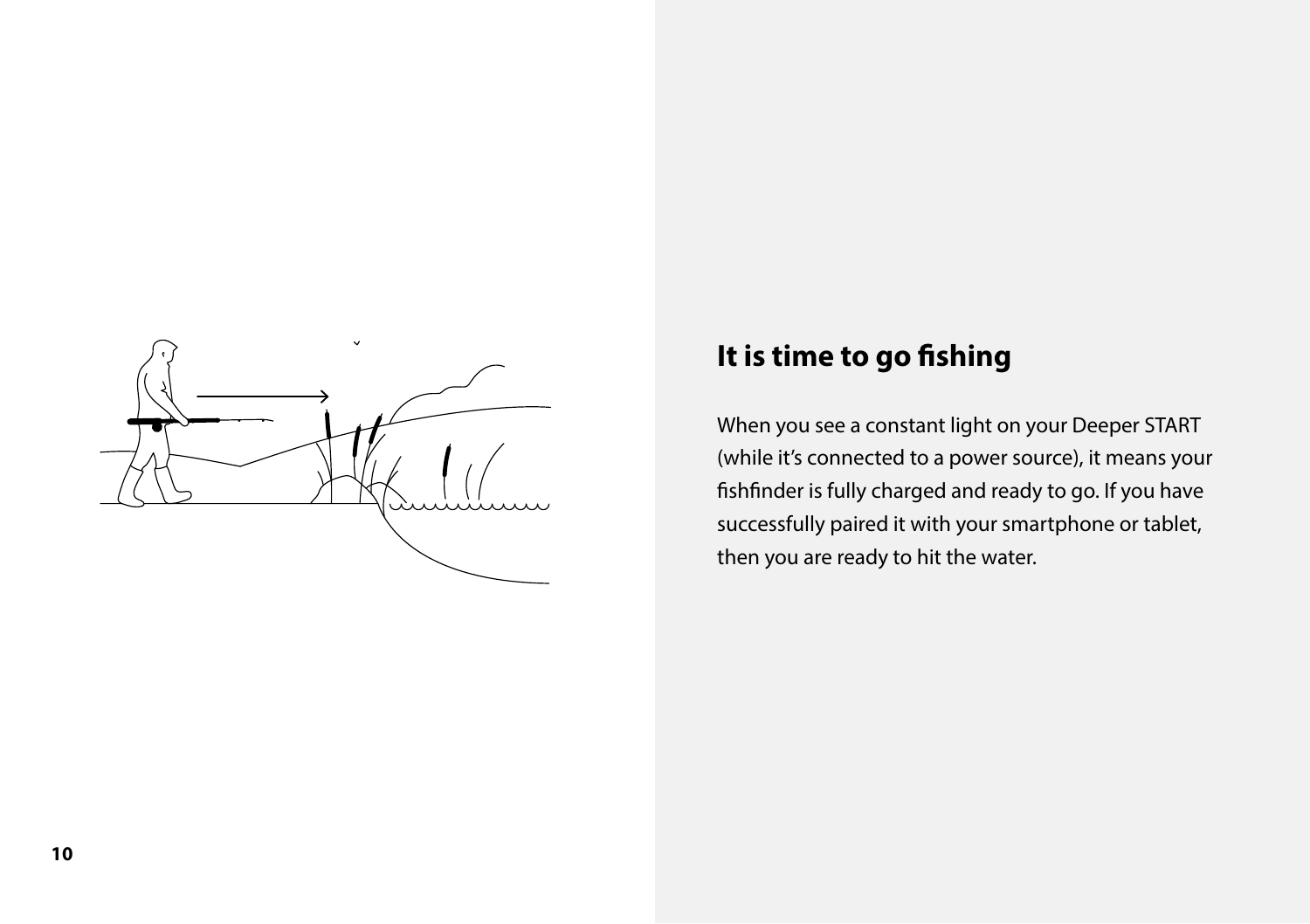



#### **Attach your Deeper START carefully and securely**

Before you cast out your fishfinder, it is very important to ensure it is correctly attached to your line and rod. Every time you attach your Deeper START, please be careful to attach it correctly and check these points:

1. Is your line passing correctly through the tip top (the last and smallest line guide on your rod)? If the line is looped or knotted here, the line can break when casting and you could lose your fishfinder.

2. Are you using good quality line that is not worn or frayed?

3. Is the swivel clip fully and correctly closed? This is important because your fishfinder could be lost if the clip is not closed correctly.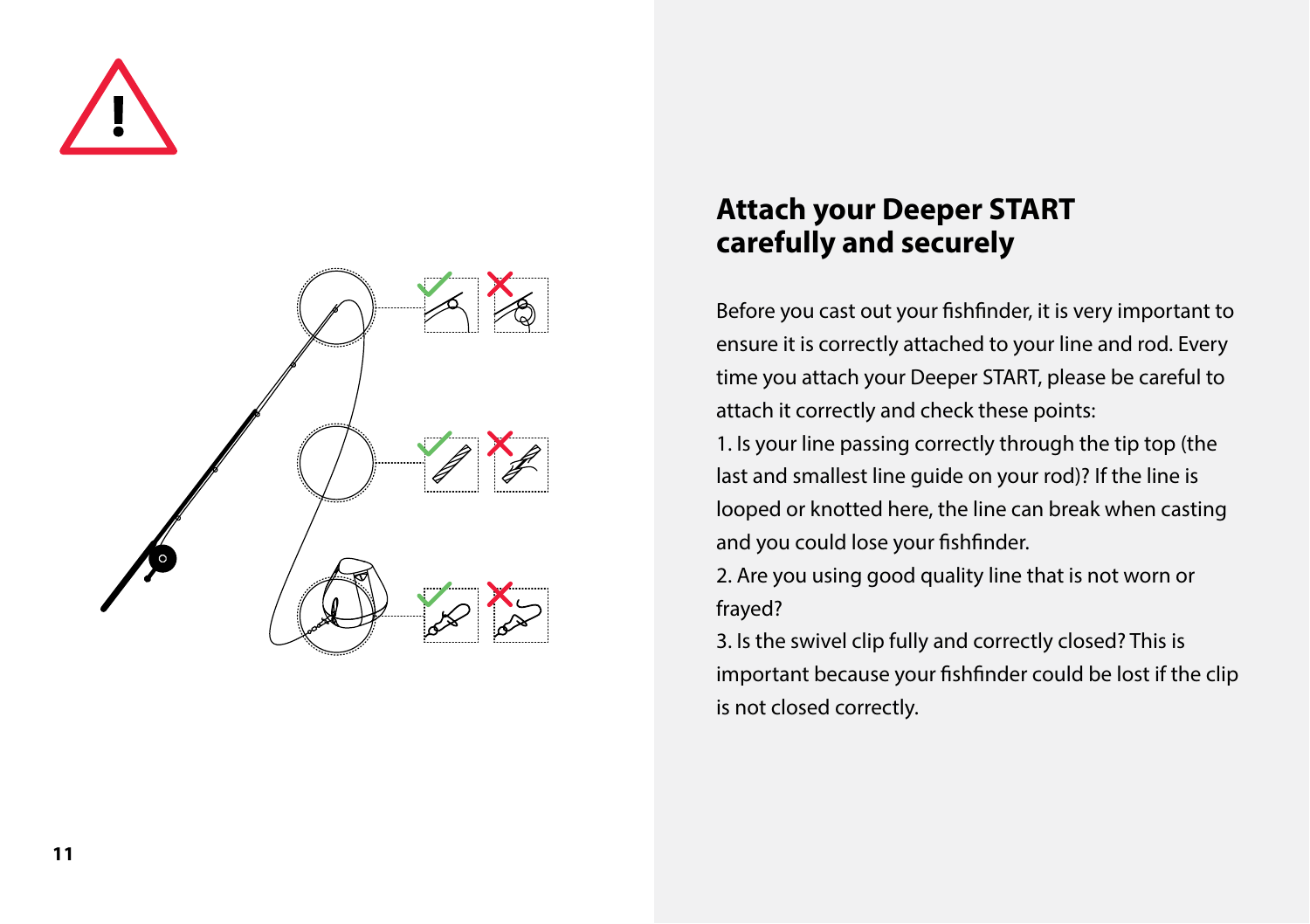

# **Deeper for scanning**<br> **Deeper App in your smartphone or tablet, to all that Deeper App in your smartphone or tablet, t**

Launch the Deeper App in your smartphone or tablet, then put your fishfinder in the water close to where you are (no further than 2m / 6ft). Your Deeper START will automatically turn on and connect with your mobile device.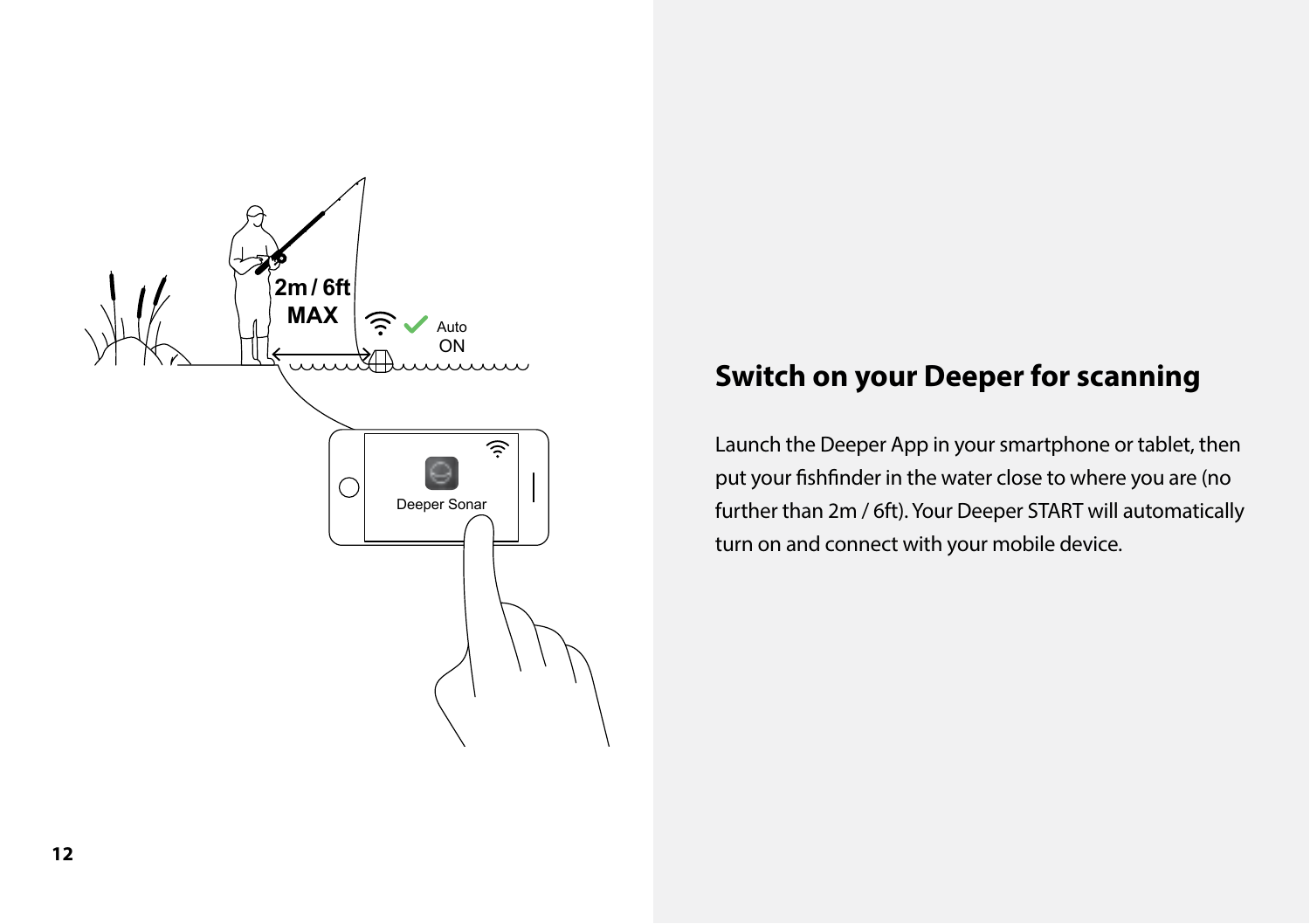**If your Deeper START is in the water but doesn't connect with your mobile device** (in the Deeper App you will see the status message **Deeper is disconnected** at the bottom of the screen), please follow these steps:

1. Open **settings** in your mobile device and make sure that Wi-Fi is on.

2. Make sure your Deeper START's battery is charged. When you're out on your fishing trip you can connect your fishfinder to a car charger or a portable power bank and check which light shows. If the battery is empty, charge it!

3. Check the temperature. The Deeper START has an operating range of 0°C to 40°C / 32°F to 104°F. Please note that water and air temperature may be different, and here water temperature is most important.

4. Make sure you are using a compatible mobile device and you are using the latest version of the app.

5. If the devices still don't connect, contact o[ur support](https://deepersonar.com/en/support/).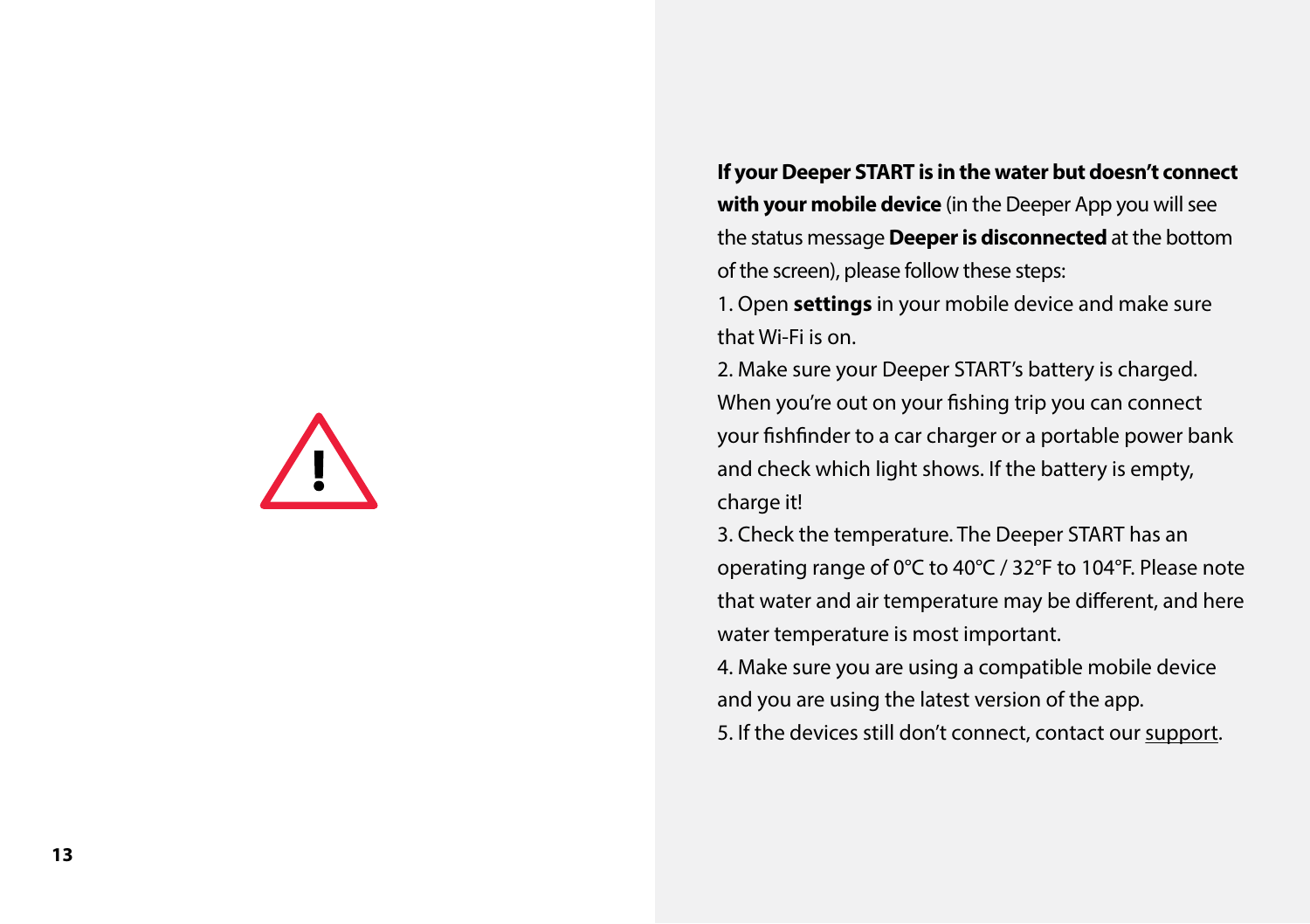

#### **Cast and Scan!**

Cast your Deeper START to the spot you want to scan and reel it back in. As you reel back, look at the underwater scans shown on your smartphone or tablet.

When you cast and reel in your Deeper START, keep your smartphone/tablet in a position where it can easily pick up the signal from your fishfinder. If your smartphone / tablet is on the ground or in your pocket, the connection may be unstable. We recommend usi[ng the Deeper](https://deepersonar.com/en/smartphone-mount/)  [Smartphone Mount fo](https://deepersonar.com/en/smartphone-mount/)r rods.

More tips on shore and pier fishing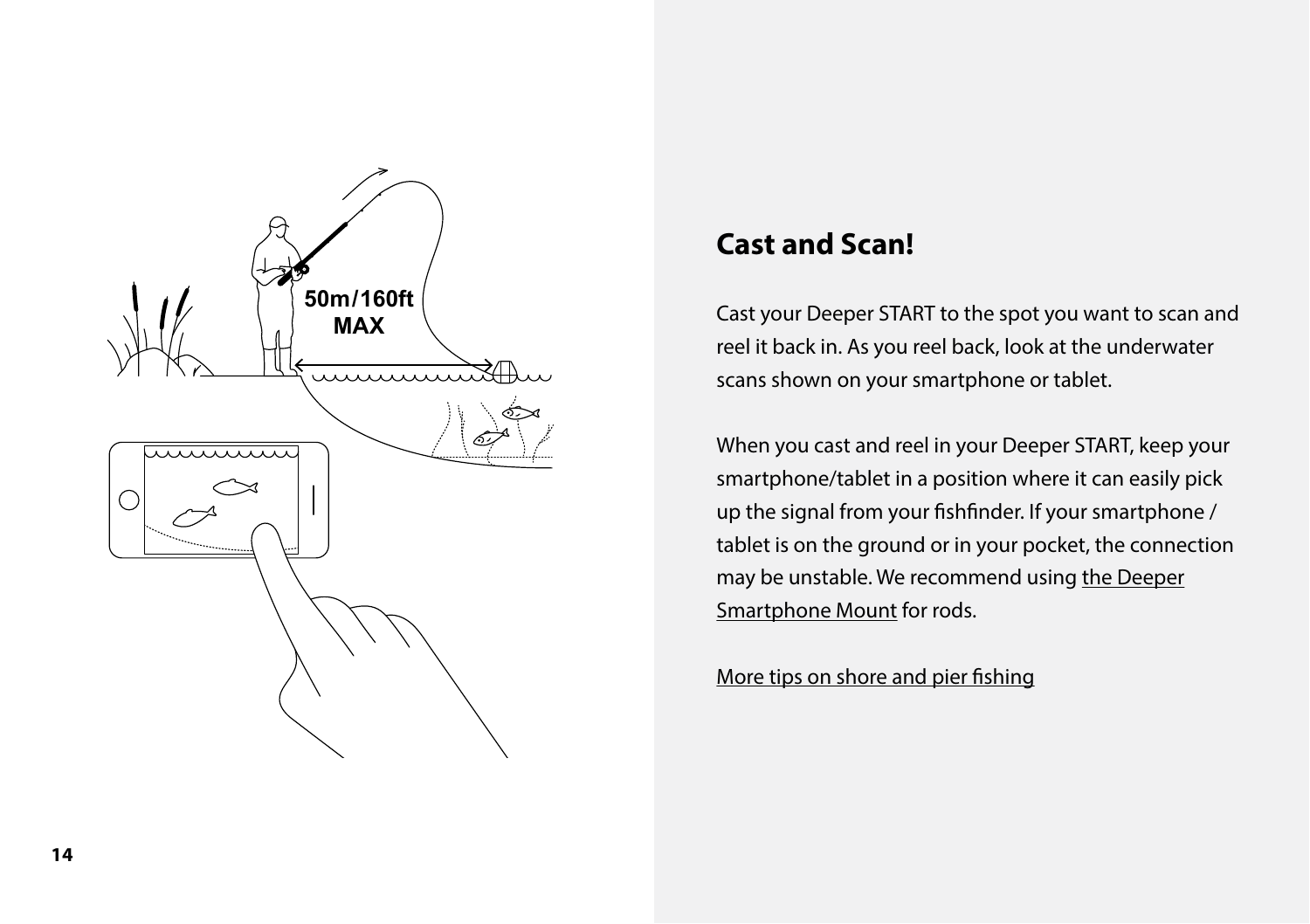

#### **Catch the fish you mark**

When you've scanned your area, found the hotspots and located the fish, it is now the perfect moment to catch them. Enjoy landing some great catches and share your experience.